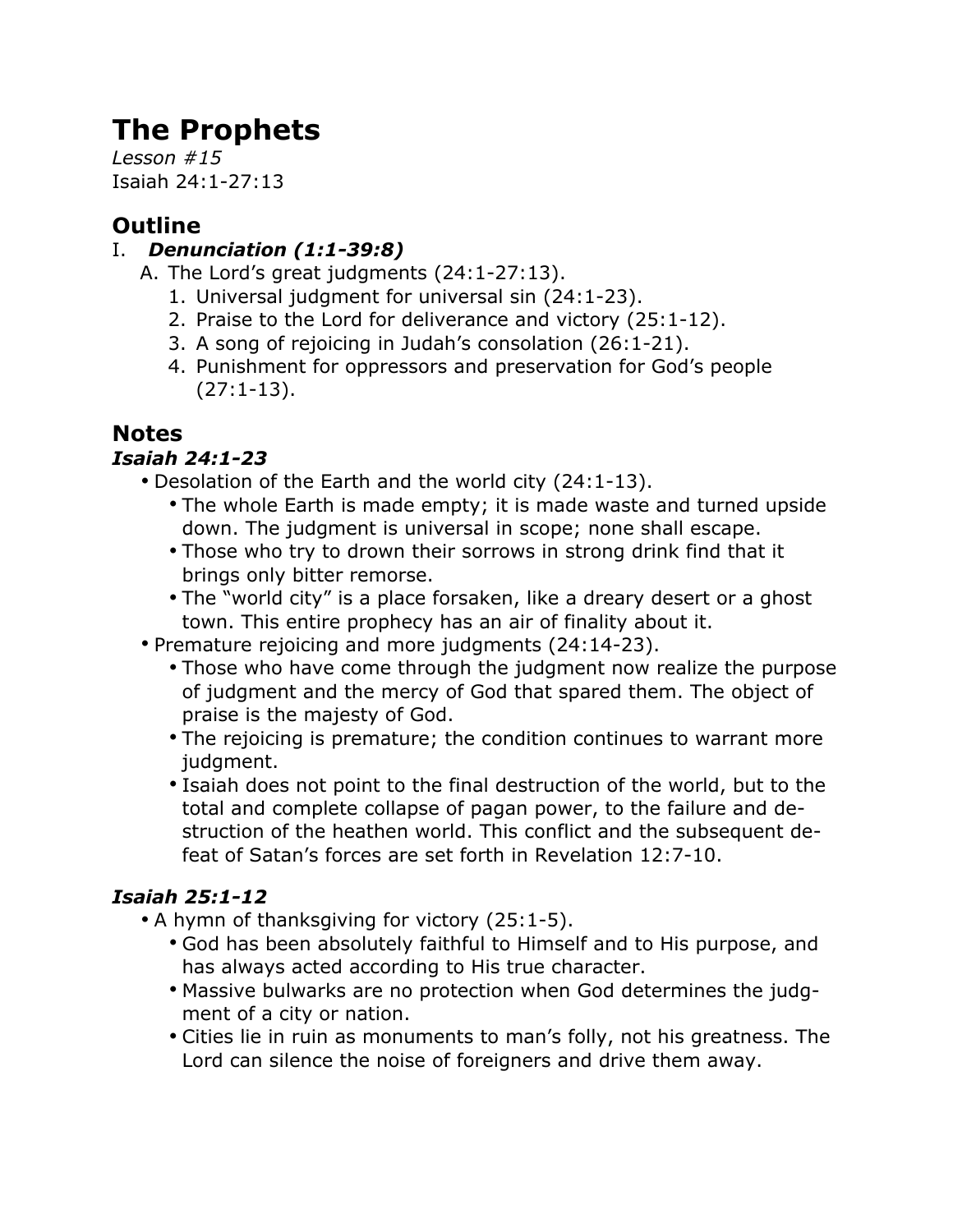- God's feast for the nations (25:6-8).
	- God will provide a great spiritual feast for all, Gentiles and Jews, in His Mt. Zion.
	- The removal of the veil of darkness seems more consistent with Isaiah's theme and is confirmed by New Testament teaching (2 Corinthians 3:14-16; Ephesians 4:18).
	- Jesus Christ swallowed up death forever (2 Timothy 1:9-10). In their victory over all forces by the strength which He gives, their reproach is taken away.
- The joy of those who wait and the destruction of the proud (25:9-12).
	- This is what the law and prophets have pointed to and the faithful have waited for. The helping and protecting hand of the Lord will rest in His holy city, continuing to care for His own at all times.
	- Moab stood as a symbol of pride and arrogance which must be completely destroyed before anyone can share the salvation in Mt. Zion. The humiliation of and judgment against Moab will be complete (Jeremiah 48:47).
	- God will bring down and lay low all that in which the nation trusted and on which it had built its pride (Proverbs 16:18).

#### *Isaiah 26:1-21*

- Praise for the strong city (26:1-6).
	- This spiritual city needs no massive walls of stone for protection, for God protects her. Violence and desolation will be unknown in her borders.
	- When the proper time finally comes, the "righteous nation" is given preference; the gospel came to the Jews first, then to the Greeks, and includes all nations and peoples.
	- God's overthrow of the lofty "world city" of wickedness is progressive. The stronghold of all that exalts itself against God must be brought down (2 Corinthians 10:3-5).
- The effect of God's judgments (26:7-10).
	- The emphasis here seems to be on the rightness or straightness of the way and on the fact that God levels it. He removes the obstacles and makes the way straight (Proverbs 5:21).
	- Those who wait for God's righteous judgments and truth in the allinclusiveness of His name, which sums up the desire of the righteous soul, shall find the true path.
	- Continued prosperity tends to turn the heart away from God, causing it to forget the source of blessings.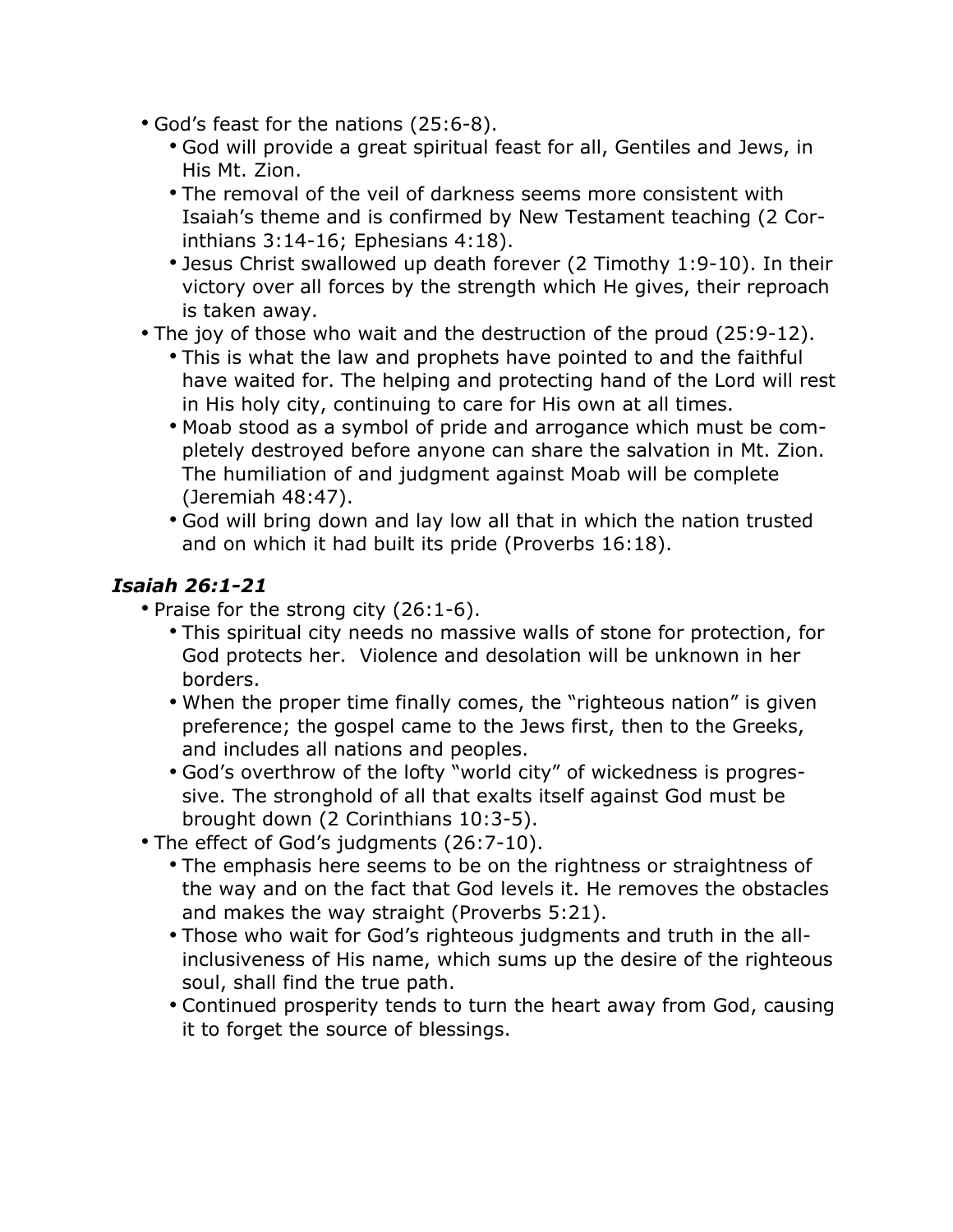- The Lord versus "other lords" (26:11-15).
	- Though God's hand continues to be lifted in judgment of the world and in the protection of the faithful, the people refuse to see and to be impressed with His being and greatness.
	- In the midst of the devouring fire that overtakes the adversaries of Jehovah's purpose and rule, He in His zeal for His people will provide and establish peace -- full and complete happiness -- for them.
	- In contrast to the destruction of the nations that served idols, God in His zeal has increased the nation -- His nation. And in contrast to the destruction of the impotent idols, God is glorified.
- From failure to victory (26:16-19).
	- In time of trouble and affliction the heathen "howled." The rebellious sinners of Judah made many prayers which God did not hear; they lamented with a sad lamentation.
	- Though the people have been with child and in pain, they have accomplished practically nothing, bringing forth only wind, a symbol of failure, disappointment and emptiness (cf. 41:29; Hosea 8:7; 12:1).
	- There will yet be victory, but it will come not from man, but from God -- a work of His purpose, power and grace.
- Wait for God (26:20-21).
	- As in Matthew 6:6, the chamber in view here is an inner chamber where the faithful are to continue in a life of faith, prayer and dependence on God. Where can more secure chambers be found than in God, the "everlasting strength" (vs. 4)?
	- From His habitation in heaven God comes forth in judgment. The crimes of society shall be clearly disclosed before Him, and the penalty against such crimes shall be executed.

#### *Isaiah 27:1-13*

- The new vineyard (27:1-6).
	- The Lord's sword is unbreakable, well-tempered, able to retain its keen cutting edge, mighty, powerful, not susceptible to wear, but ever able to execute God's punitive and destructive judgment.
	- In the former case (5:1-7), Isaiah sang a song to or about God, whereas here the prophet sings about the vineyard. It is likely that the song is not actually recorded; rather, it is to be spontaneous praise from the heart.
	- In the former case, the vineyard is destroyed because of its unfruitfulness; in this case the vineyard is praised for its rich production of grapes.
	- As protector of His people, the new vineyard, the Lord will suffer no enemy to destroy them.